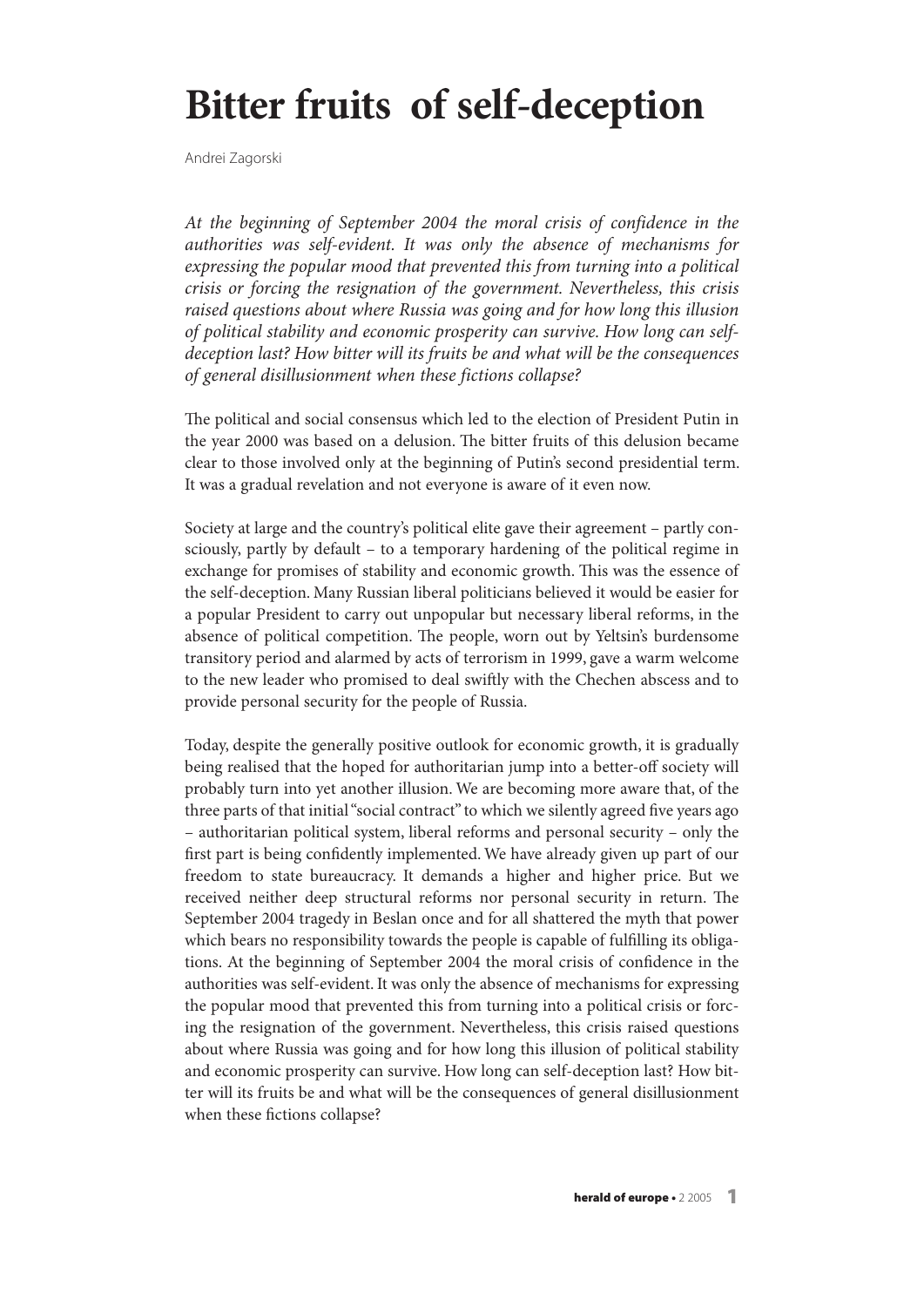The inertia of self-deception is, however, considerable. Especially as on the surface the outlook is generally favorable. For many people Putin is a moderniser who has brought political stability, economic growth and an increase in personal incomes. Gone is the Yeltsin era of anarchy and confrontation between President and Parliament, the years of "plundering" privatizations, severe inflation, economic decline and the default of 1998. Putin put "oligarchs" in their place, delivered Russia from the absolute power of Yeltsin's"family", prevented Russia from disintegrating and put a limit, if not an end, to the absolute power of "regional barons". In 2000 he started his reforms.Aims such as doubling GDP by the year 2010 and halving the proportion of the poor in the population were announced at the beginning of his second presidential term. Parliamentary elections in December 2003 gave the "party of power" – "United Russia" – about 40% of the electoral votes and a constitutional majority in the State Duma. They resulted in a defeat for both the Communist and the democratic and liberal parties – "The Union of Right Forces" (SPS) and "Yabloko". At that time many came to the conclusion that, in spite of this, Putin was using his authority to continue liberal reforms. After the elections he confirmed his course towards consolidating human rights and democratic values, strengthening the freedom of the media, and developing political pluralism.

Putin's critics see it differently. Economic growth in recent years was not so much a reward for the President's actions as a gift from fate. Not entirely, but certainly to a considerable extent he was supported by high oil prices and favorable external and internal factors. Many more doubts are expressed about the political results of Putin's rule. Starting from the year 2000, the country was systematically and single-mindedly cleared of the achievements of the Yeltsin period which, though modest and controversial, were genuinely democratic. Political competition is absent. An actual monopoly by the "party of power" – a new Russian nomenclature – was established while maintaining formal democratic procedures."Putin's" Russia is becoming more authoritarian. It runs on principles of"managed democracy", authority of the bureaucracy and power structures which are virtually free from restraint. This is not a direct return to Soviet times, but the current period of Russian development looks more and more like Brezhnev's epoch of stagnation when the relative well-being and stability of Soviet society was paid for by oil and gas exports. The development of the country was practically at a standstill; the moment of its disintegration was merely being delayed. Other elements recalling the stagnant Soviet regime can also be observed: in the political indifference of people that feel comfortable with strong government; in the servility of the political elite that has, with rare exceptions, no convictions of its own; and in the marginalization of weak institutions in civil society.

The above are the main grounds for discussion as to whether Putin's regime, developed over the last four years, is good or bad.What is actually happening in Russian society? What direction is Russia moving in? Judgment of the worrying processes at work in Russia today depends, to a large extent, on an answer to the dilemmas of Russian society. It becomes more obvious that the unspoken social pact – authoritarian rule in exchange for institutional and structural reforms, together with personal security for the population – has not been observed, at least not in the latter two parts.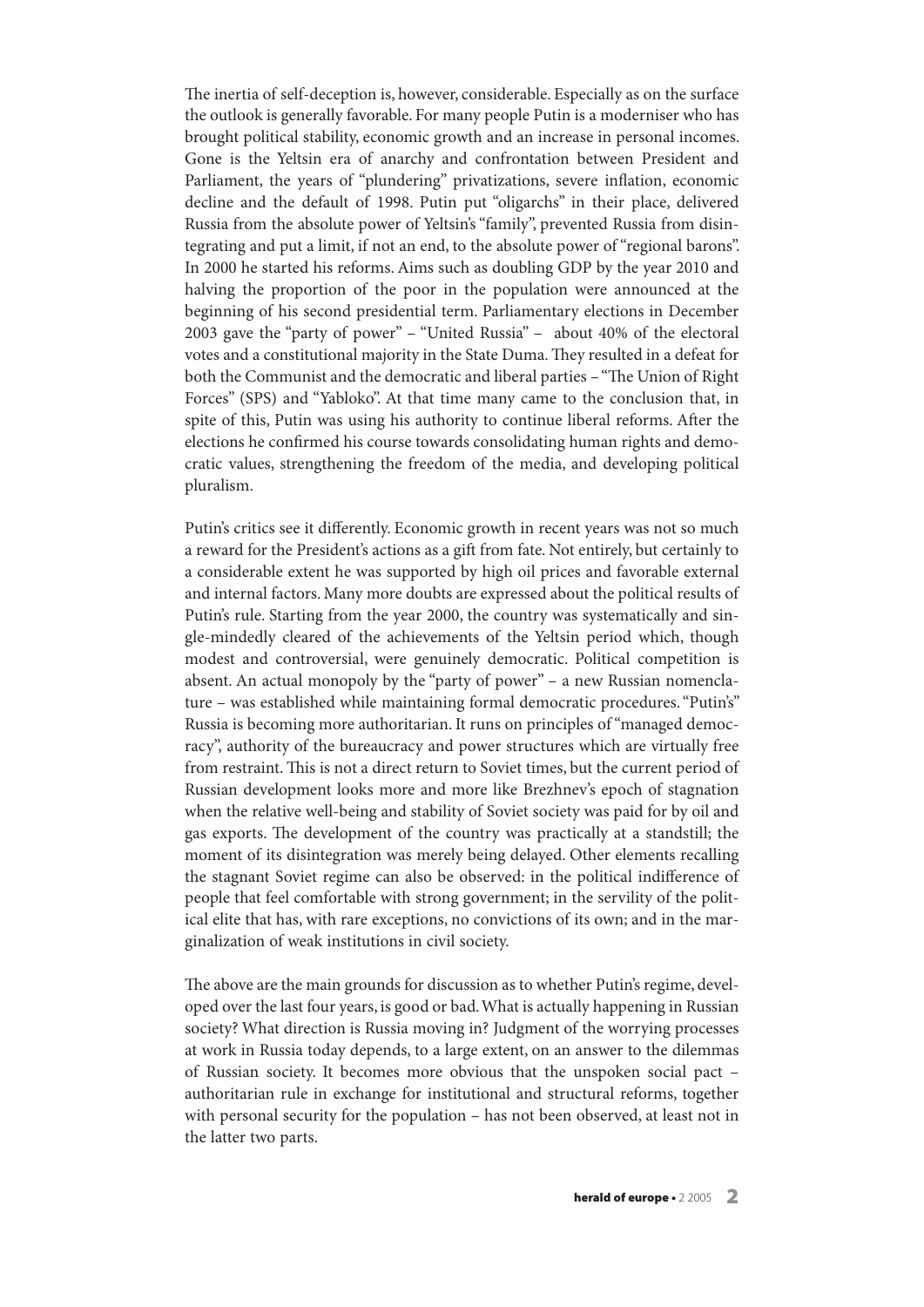## **Putin's political regime**

The hard, centralised nature of the political regime formed under Putin and giving vertical presidential authority cannot be doubted. This part of the unspoken social agreement was certainly fulfilled. Duma elections in December 2003 and Presidential elections in March 2004 concluded the process of creating this regime. Following his re-election, President Putin continues to talk about the need to provide human rights and essential freedoms, freedom of the media and the development of a pluralistic party-political system. These values clearly do not fit with the political reality of modern Russia. Analysis of the political processes of recent years gives little reason to suppose that, by the year 2008, the present authorities will be evolving towards democracy.

In the process of consolidating vertical presidential power, one of Putin's key directions in his first government, revenge by the bureaucratic elite, became a natural, unavoidable consequence of the weakness of democratic authority and the institutions of civic society. Here are some of the main traits of the new political system.

### A sharp decline in the political influence of regional elites and a growing process of de-federalisation of the country.

The most obvious steps in this direction were: abolition of the Council of Federations in its original state, when it consisted of governors, presidents and chairmen of legislative forums; creation of seven federal districts with corresponding reform instituting presidential representatives in the regions; initiation of legislative amendment to replace elected heads of Russian Federations with presidential appointees approved by the regional legislative assemblies.

## Intimidation and exclusion from the political process of businesses challenging the authorities.

Business has been made subject to state structures under the banner of "social responsibility". This means that the authorities have lost a real opportunity to engage with the business community as a partner in transparent and civilised political dialogue.

#### Creation of direct or indirect state control over the main television channels.

As a result there is no public television service broadcasting information based on democratic standards. The number of outlets supplying information has declined sharply and the voice of opposition in the media has been reduced to a minimum. Criticism of the President is virtually non-existent.

#### Practical abolition of the 'division of power' system.

Judiciary authorities in Russia have never been independent. During Putin's presidency its sole boss has emerged – the Kremlin. This tendency is strengthened by legislative initiatives to widen presidential powers in relation to the judicial sys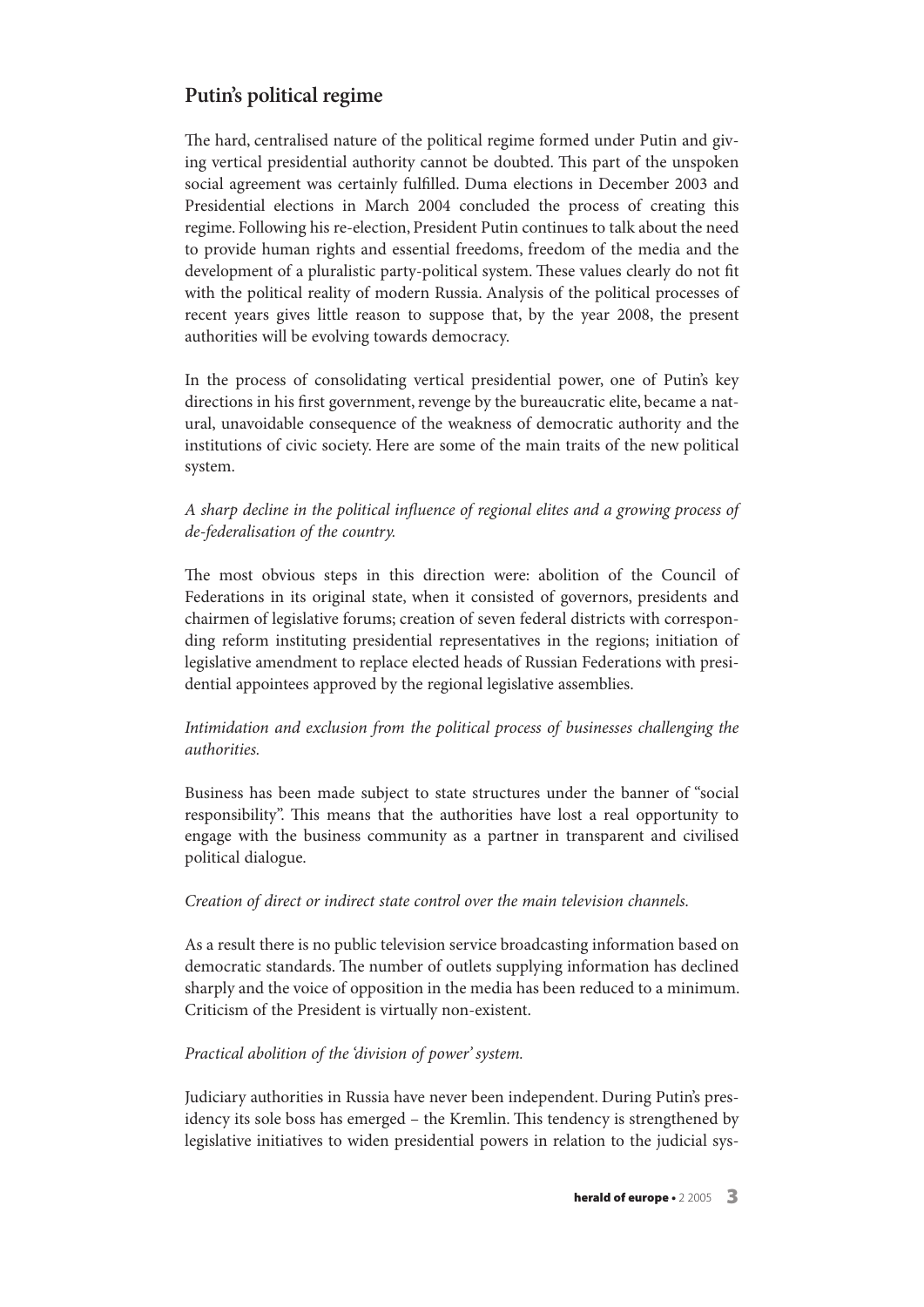tem. The Council of Federations as an entity independent of the Kremlin's influence ceased to exist at the very beginning of Putin's rule. Following the elections of 2003, the State Duma lost its independence from the Kremlin completely. The "United Russia" (Edinaja Rossia) party gained a constitutional majority in the Duma on the basis of less than 40% of the vote.As a result of procedural changes, opposition in the Duma lost not only the ability to influence legislative process, but also the chance to be heard.

Abolition of political competition and the formation of a non-public, opaque style of political conduct,whereby the majority of decisions are made, in reality, behind closed doors, excluding full participation by the people or other political forces.In these conditions there is no means whereby the public can articulate its interests or feelings. As a result, acute problems in society find no solution and are swept under the carpet. The mood of public protest with no means of expression in the political sphere is creating the conditions for a future explosion.

The present structure of federal authority does not have, in practice, any mechanisms to prevent curtailment of the institutions of representative democracy. At the same time there are more than enough factors that facilitate its further consistent drift away from the democratic model. Terrorist acts on Russian soil contribute to the hardening of the authoritarian nature of the federal authority. This is further assisted by a drive on the part of the present power elite towards redistribution of property for its own benefit, using power structures, obedient courts and its"own" State Duma. Federal authority is pushed in the same direction by the process of cooling off of the relations between Russia and the West which, in reality, has already begun. The growth of corruption is an inevitable concomitant of the present system of federal authority.

The power of the President and executive branch is nowadays virtually unlimited. Nevertheless, the created model of "managed democracy" is far more vulnerable than a democratic system with its checks and balances, a requirement for public consensus, a strong social fabric, and limits on the absolute power of the bureaucracy. The modern Russian political regime looks stable and effective only from the outside, in those relatively favorable socio-economic conditions in which it grew stronger after the year 2000. But it has not passed the test of strength. Elections in 2003 and 2004 which took place under hothouse conditions in the absence of real public political competition were not a test as such. The death of hundreds of hostages in Beslan at the beginning of September 2004, which turned into a crisis of confidence in the government at all levels, has shown how vulnerable the authorities can be in an emergency.

#### **Growth without development**

Statistics of Russia's economic growth cannot but bring a feeling of satisfaction. Putin's supporters have reason enough for celebration. His period of rule coincided with the recovery of the Russian economy, a long-awaited growth after many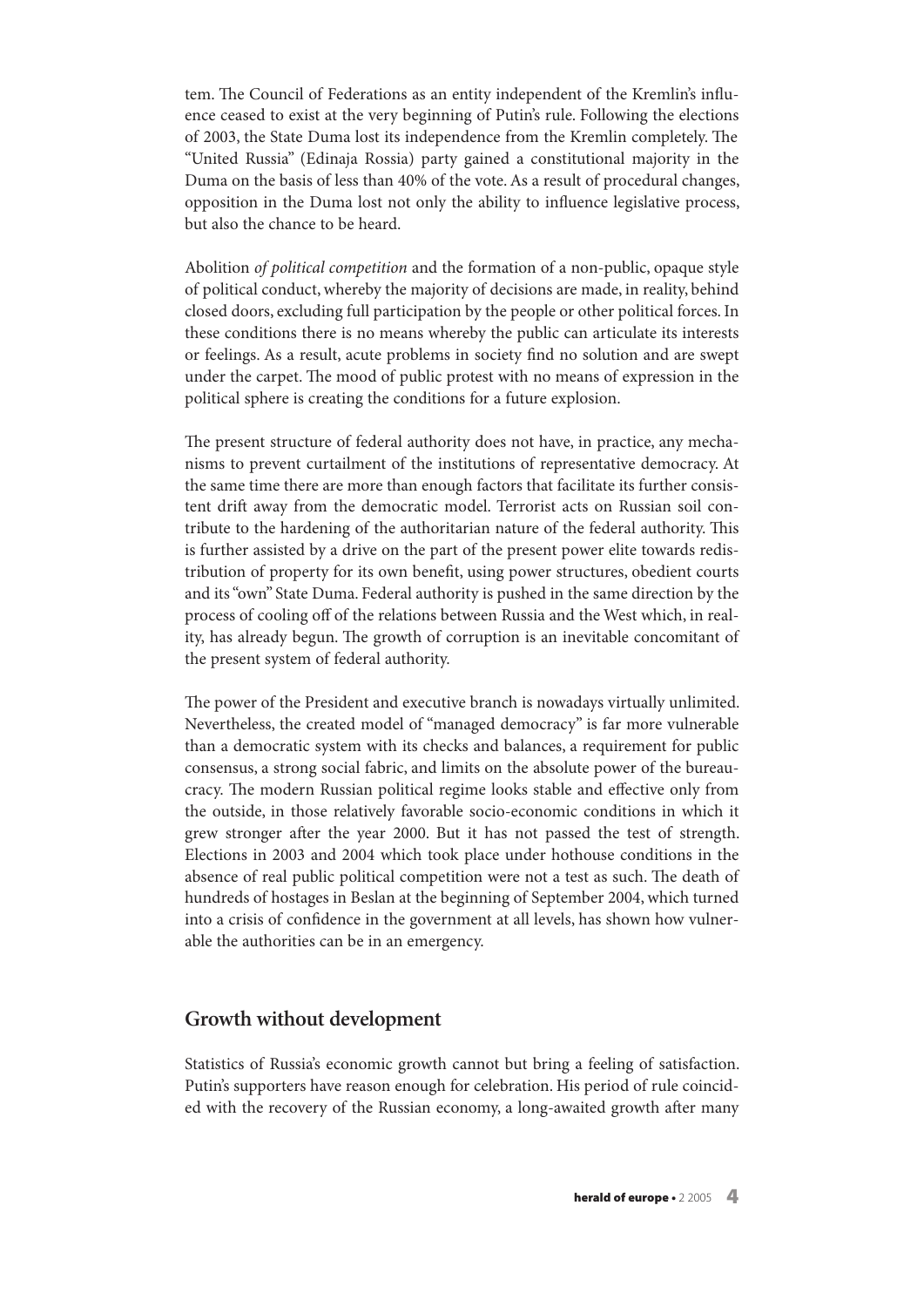years of precipitate decline. But can it be said with hand on heart that a debt of gratitude is owed specifically to this regime?

The foundations of Putin's economic policy began in the autumn of 1999 after the economic, financial and budgetary crisis of 1998–1999 pushed Russia to the brink of socio-political destabilisation. The aims of economic policy in that period were, first and foremost, of an anti-crisis nature. The problems to be dealt with included: restoration of budgetary balance, restructuring of the State's debts, resolution of foreign indebtedness, re-establishing the credibility of the banking system, lowering inflation and preventing social unrest. It was inevitable that efforts would have to be concentrated on solving the problems of macroeconomic stabilisation.

By the end of the first presidential term these tasks were accomplished. Russia entered 2004 as one of the fastest growing countries in the world, with many of the critical problems of the previous four years resolved, and with the subject of economic modernisation once again on the agenda.

Five years of growth, irrespective of the reasons, is a great achievement and a blessing for the country, exhausted by revolutions and reforms. The question is, how optimal was the use of resources of growth during the preceding years and how effectively will those resources be applied in the near future in the interests of modernising the country?

What could and could not be achieved with the economy during the years of Putin's rule? The main result of recent years was the removal of the most pressing macroeconomic problems from the agenda. Budgetary balance was restored and the Russian economy began to grow again. Macroeconomic stabilisation reduced investment risks.A massive positive trade balance facilitated the accumulation of Central Bank reserves. The banking system began to develop. Creation of a stabilisation fund designed to absorb a possible economic downturn in Russia's development is almost complete. After the year 2000 a large number of projects for institutional reform were finalized: fiscal, budgetary, pensions, labour legislation, and land, judicial. The Civil Code was introduced. Today we talk about the second stage of reform. By this we mean the beginning of administrative reform, including reform of the regional self-administration, an increasing drive against corruption, and reforms in social security and pensions provision, housing and communal services, education, health care and banking.

Plans for reform in 2000 were, on the whole, fulfilled but their depth and intensity did not live up to expectations. Many of the institutional reforms of that period exerted limited influence on economic growth. Implementation of a number was either postponed or delayed. Some were implemented only partially. In recent years two major issues, vital to any programme of reform were not dealt with – provision of private property guarantees and the formulation of conditions for fair competition. Russia's integration into the world economy during these years was advancing according to an old scheme. Russia continues to export raw materials in exchange for consumer goods and products of heavy engineering. Investments were attracted by means of direct capital outflow and inflow of portfolio invest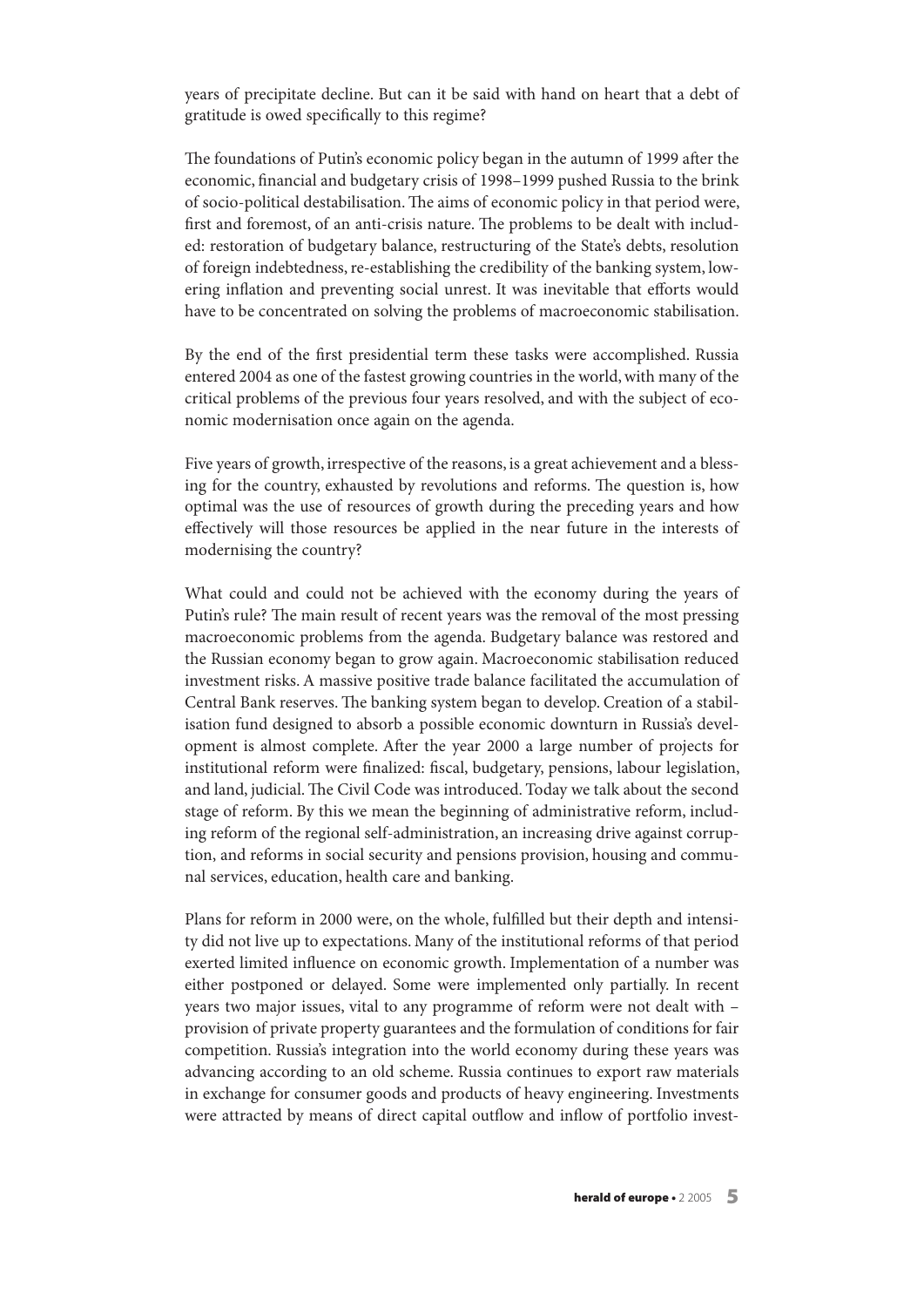ment. It will be some time before a stable and reliable economic climate is established and Russia achieves a high investment rating.

Growth of GDP in recent years is attributable primarily to exports and to private consumption. At the same time, growth of consumption had a marginal effect in stimulating domestic production. From the year 2001, rising incomes and the greater stability of the rouble led to increased Russian demand for imported goods. Statistical data for year on year growth of heavy engineering products should not deceive anyone. Production in this sector of the Russian economy grew from such a low level that the real scale of the growth is modest indeed. One other point is worth noting: if growth in heavy engineering products in recent years increased by approximately 40%, imports for the same period doubled, peaking above the level of 1997.

Reliance on super-profits from the export of oil and other raw materials only helped to exacerbate the "Dutch disease". Stabilisation of economic and social condition through export of raw materials does not solve the problems of the Russian economy; it only exacerbates them. Dependence of the budget on oil prices has increased: up to 80% of its increase in income in recent years was directly or indirectly connected with oil. This means that any likely fall in oil prices contains a serious threat to balancing the budget.

The scale and character of foreign investments into the Russian economy during the years of upsurge is unfortunately reminiscent of the situation during the financial crisis of 1998. Russia continues to be a direct capital exporter although it has begun to attract more portfolio investment. The present volume and character of foreign investment is not, however, sufficient for the kind of stable economic growth that structural modernisation of the Russian economy would require.

The disparity in income between different population groups and inequality between Russian regions continues to grow.Conditions of economic growth led to a natural transfer of employment, production and investments into the most advantaged regions.As a result we can expect, within the foreseeable future, a further squeeze on a number of sectors of manufacturing industry and science, further impoverishment of a number of regions and their loss of organisational, governing and financial mechanisms of regeneration.

In 2000–2003 Russia made only partial use of the chance history had given it to escape from its transitional crisis. The economic upswing of recent years has led not to modernisation of the economy, but to a consumer boom on the part of a population weary of hardship. The growth of 1999–2004 contributed to improving economic conditions in the country, but it did not bring modernisation any closer.

Reforms carried out in recent years and those which are planned for the next few years are insufficient to bring about structural reform of the Russian economy or to secure its stable development. As Russia's economy becomes increasingly dependent on oil prices and raw materials exports, there may not be enough time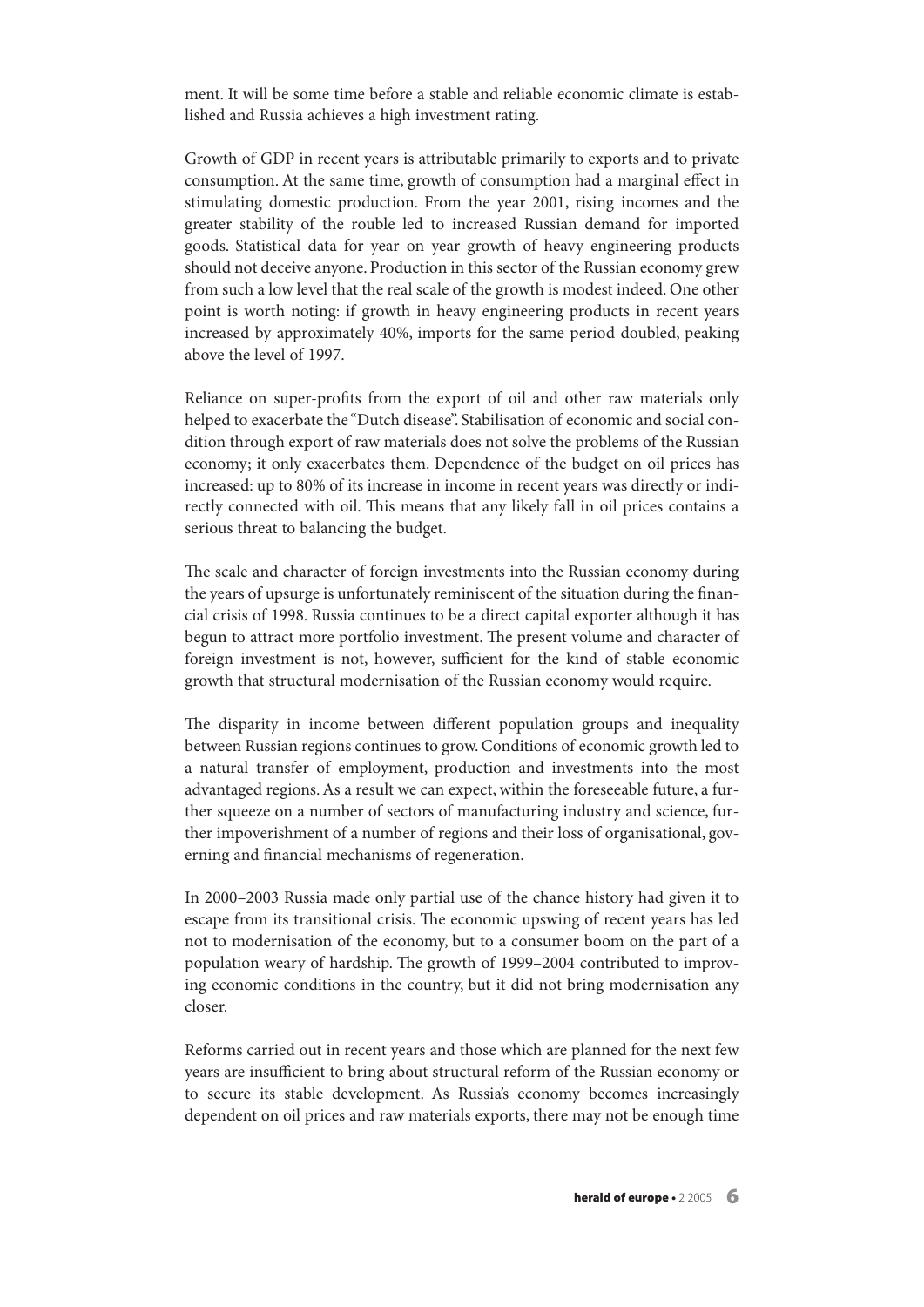to carry out modernisation "from the top". Each consecutive drop in world energy prices will reduce people's prosperity and cause serious budgetary problems.

Practical steps taken during Putin's second term do not, as yet, provide grounds for an unequivocal answer to the question about Russia's development prospects. The most probable scenario in the coming years is one where the authorities will react to events neither following a consistent course of reform, nor abandoning reforms completely. Preserving socio-economic stability will remain their priority ahead of the implementation of painful reforms. Especially as the latter can bear fruit only in the long term.

If unfavorable internal and external circumstances were to coincide, even more pessimistic development cannot be excluded. But in either case we can hardly expect any serious changes in the Russian economy. Even in the unlikely event of consistent implementation of institutional and structural reforms by the year 2008 and in the foreseeable future following Putin's second presidential term; it is doubtful whether preconditions for sustainable development in Russia will be created.

## **"Self-sufficient"Russia in European and world politics**

After becoming President of Russia, Vladimir Putin consistently demonstrated a pragmatic approach to foreign policy. He abandoned great power rhetoric. Discussions about a multi-polar world were replaced by a multi-vector Russian policy, which allowed the following objectives to be pursued in parallel:"integration" with Europe; the development of anti-terrorist cooperation with the USA; "strategic partnership"with China and India; a programme for the creation of the "single economic space" with such states as Belarus, Kazakhstan and Ukraine.

Putin consistently demonstrated openness toward cooperation with Western countries, which caused some to welcome and some to criticise his supposedly "pro-Western" leanings. At the same time, right from the start, the Russian President did not flinch from elements of cruelty in his reluctance to "give up positions" in those cases where Moscow believed itself to be defending important state inteests.

At the very beginning of his rule, Putin removed the threat of worsening relations with the US and extended the credit of trust in Russia. However, at the start of his second presidential term, Putin's foreign policy stock began to dwindle. Discussion about the second Chechen war, gradual formation of the new political regime, limitation of freedom of the media, exclusion of free political competition and the arrest of Khodorkovsky did not quite spoil Russia's relations with the West. It did, however, teach the West that Russia did not share common values and was, therefore, unlikely to become a really close partner within a visible timescale.

Putin's external policy is aimed at achieving three key objectives. First of all, it had a tendency to avoid confrontation with the West, recognising the simple fact that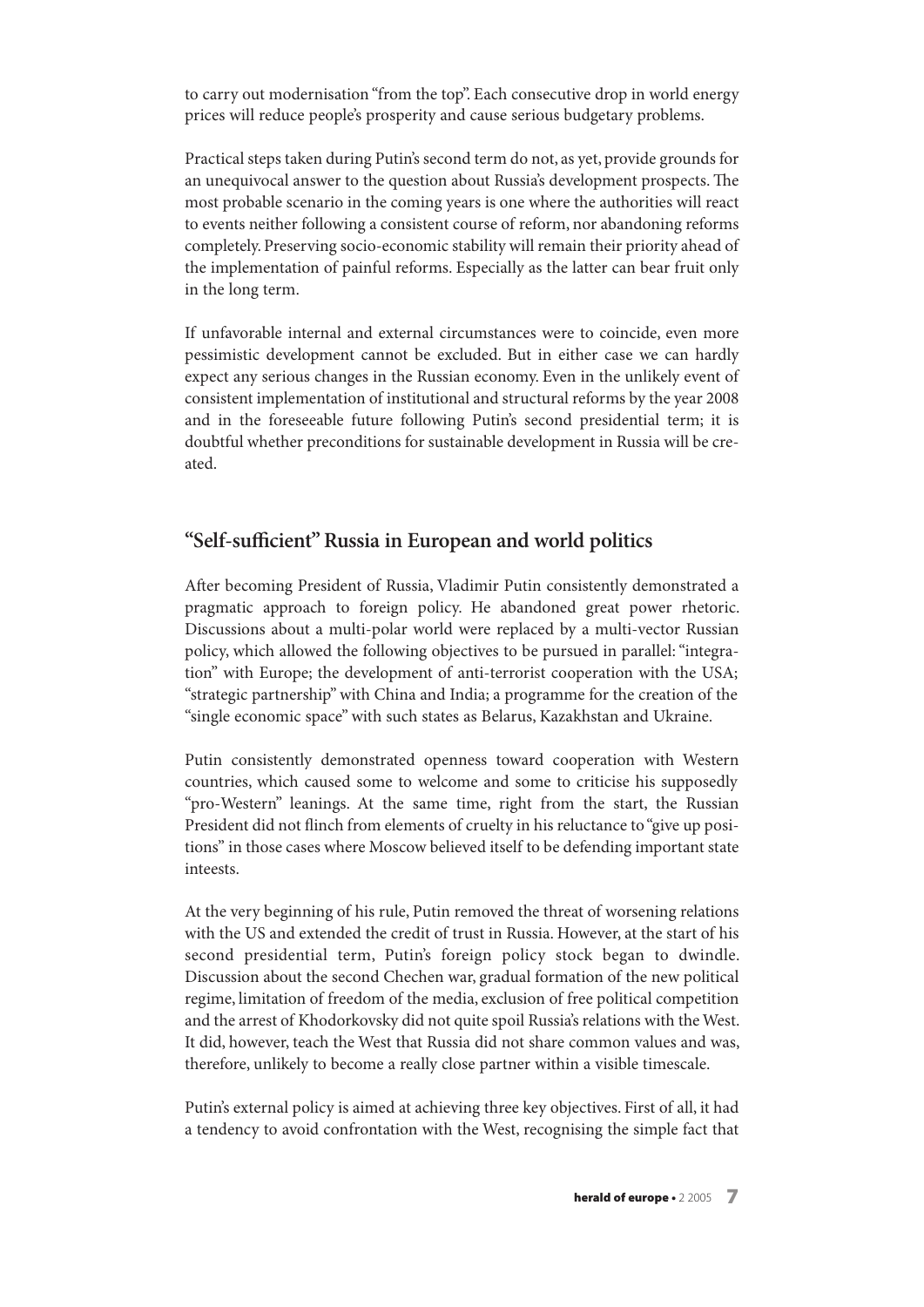under these conditions any project for the modernisation of Russia would be doomed to failure. Secondly, Putin's government wanted as far as possible to shield Russia from criticism and unwanted advice from the West. Thirdly, Putin's most important task was to achieve Western recognition for the new political regime in Russia. Not merely to accept Russia but to support it in reaching its stated goals by, among other things, encouraging the direct inflow of foreign investments into the Russian economy.

Unlike Yeltsin, who put the problem of integrating Russia into the system of developed western states at the beginning of his presidential rule, Moscow, under Putin, has placed the emphasis on keeping a free hand in the world arena. It presupposes that Russia may make its own decisions whether or not to participate in different international coalitions, but excludes any form of integration into institutions of Euro-Atlantic security. Moscow makes an exception only for the most prestigious international "clubs" such as the G8 and international economic organisations such as the WTO or OECD.

During the initial years of his rule, Putin made considerable advances in dealing with the first two problems but was only partially successful with the last. Energetic contacts with leaders from Great Britain, Germany, the EU and the US as well as removal from the agenda of various points of disagreement – disputes over the expansion of NATO and US plans to withdraw from the ABM Treaty\* – allowed President Putin to revive hitherto stalled relations with the West. Joining the anti-terrorist coalition unconditionally and granting permission for the US to locate military bases in Central Asia facilitated the breakthrough in the relationship between Russia and the West.

Thanks to the dynamic performance of the economy and by starting to repay foreign debt, Moscow managed not only to shake off supervision by the International Monetary Fund and theWorld Bank but also to minimise unfavorable criticism by Western states of Russia's internal political processes. During the years of Putin's rule, Moscow acquired strong immunity to criticism of its actions and, in essence, was able to play a free hand in internal politics.

Putin did not, however, resolve the third problem – i.e. unconditional acceptance and support of his political regime by the West.Although the latter chose to overlook many processes which were worrying from their point of view, they were not in a hurry to give carte blanche to Russia to realise an authoritarian modernisation project, either. Western states did, however, at least make a temporary deal with Moscow. Putin's readiness to go along with them on important international issues was rewarded by the West's political indifference to Russia's internal processes. Although disputed questions – Chechnya, freedom of the media, elections which are free, but sometimes suspected of dubious practices – are regularly mentioned at official level, Moscow had no need to fear sanctions. This state of affairs is unlikely to change in the near future.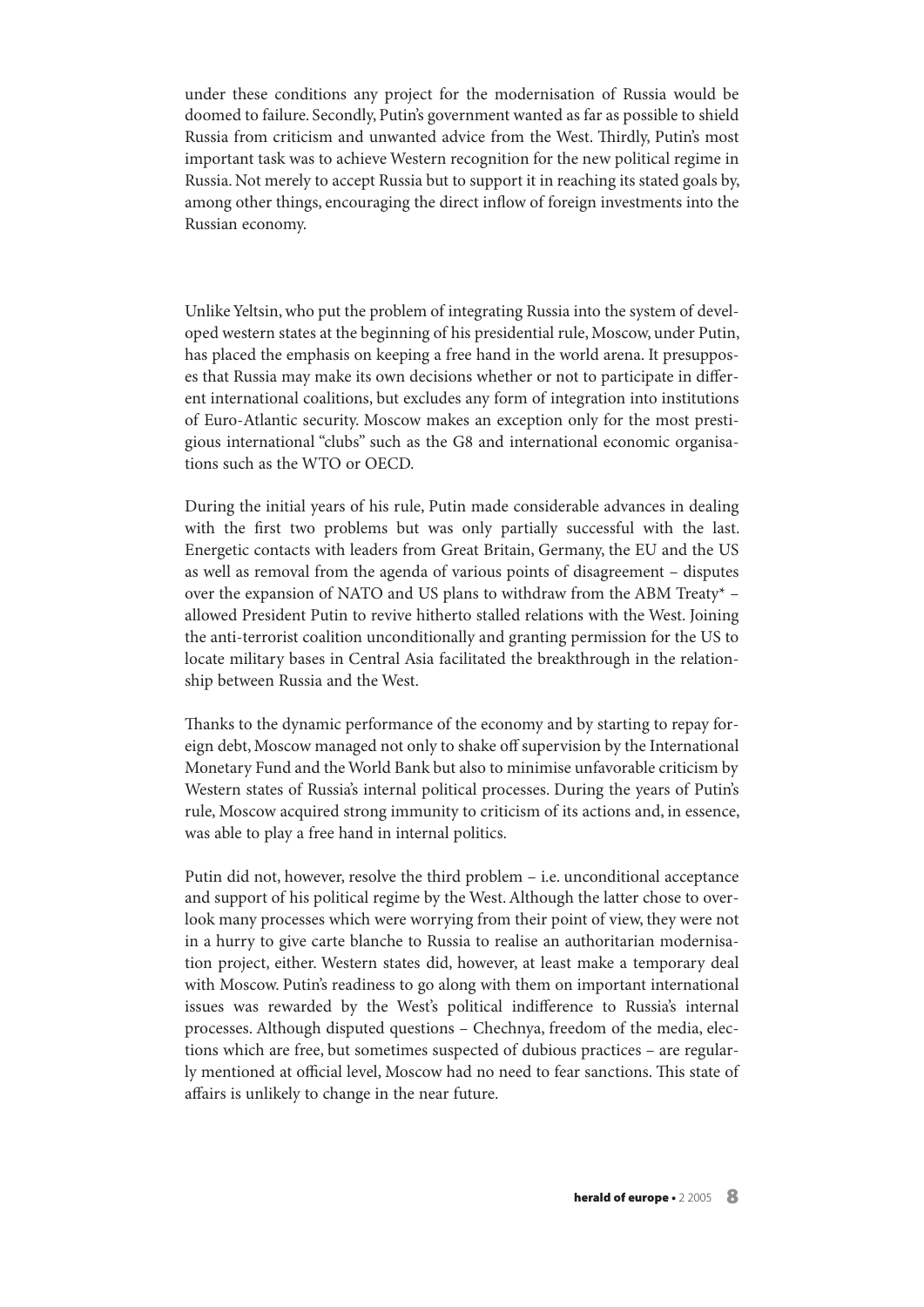All of the above makes it possible to describe Putin's foreign policy during the first four years of his presidency as effective when seen through the prism of the three problems discussed above. During this period he managed to clear the field to allow himself freedom of maneuver in relations with Western states. At the same time he also survived tests of the strength of Russia's new relationship as a partner with the West, and above all the US. The most serious test was the Iraq crisis of 2003. Other areas of disagreement were the fate of nuclear co-operation between Russia and Iran, and the periodic straining of Russo-Georgian and other bi-lateral relations.

Moscow successfully passed these tests in the preceding four years but this does not mean that it is insured against failure in the future.And it is not just a matter of possible causes for disagreement  $-$  of which there are still plenty. The main problem lies elsewhere.

During the years of relative economic prosperity, an illusion of "self-sufficiency" took hold within Russia's foreign policy establishment; an illusion of revived status as a Great Power, which no longer has to march to the tune of the hated West. Confidence in its own strength, if not self-assurance, was growing as a result of internal political victories within the Kremlin. Large-scale changes in the ruling elite had brought to power a number of people from military and other backgrounds who lacked experience of politics on the world stage.

As a result, by 2003 and 2004 there were increasing signs of a tendency to Great Power rhetoric and an anti-American stance. Examples include: the controversy with the European Union over the consequences of its enlargement to the East, the usual splash of anti-NATO rhetoric over the admission of the Baltic States into the alliance, and calls to consolidate Russia's position in countries of the former USSR so as to prevent American and Western influences from taking hold there. This tendency also manifested itself in an anti-American campaign during the Iraq crisis of 2003. Until now, Putin has restrained the more ardent proponents of Russia's nationalistic, Great Power interests. But the readiness of the generation of Russian politicians who recently came to power to try the might of a somewhat stronger Russia in the international arena should not be ignored. It was from precisely the same rhetoric in 1994 that Yeltsin began to change course – from the idea of integration into the system of developed democratic states to talk about the beginning of a "cold war". The repetition of this mistake, which Putin corrected at the beginning of his first presidential term, could, against a background of unresolved economic, social and political problems, have fatal consequences for Russia.

Moscow is likely to continue to avoid serious disagreements with the US and the leading states of the European Union. In the event of new international crises, Russia will, most probably, try to avoid being drawn in when there is the likelihood of major disagreement between Washington and its European allies. This is to serve the purpose of preserving the benevolent external environment for the development of Putin's Russia and avoiding unnecessary pressure. At the same time, the incomplete institutional and structural reforms, and the hesitant attitude of most Western countries to those internal Russian political processes that give them cause for concern, mean that further progress in co-operation with them is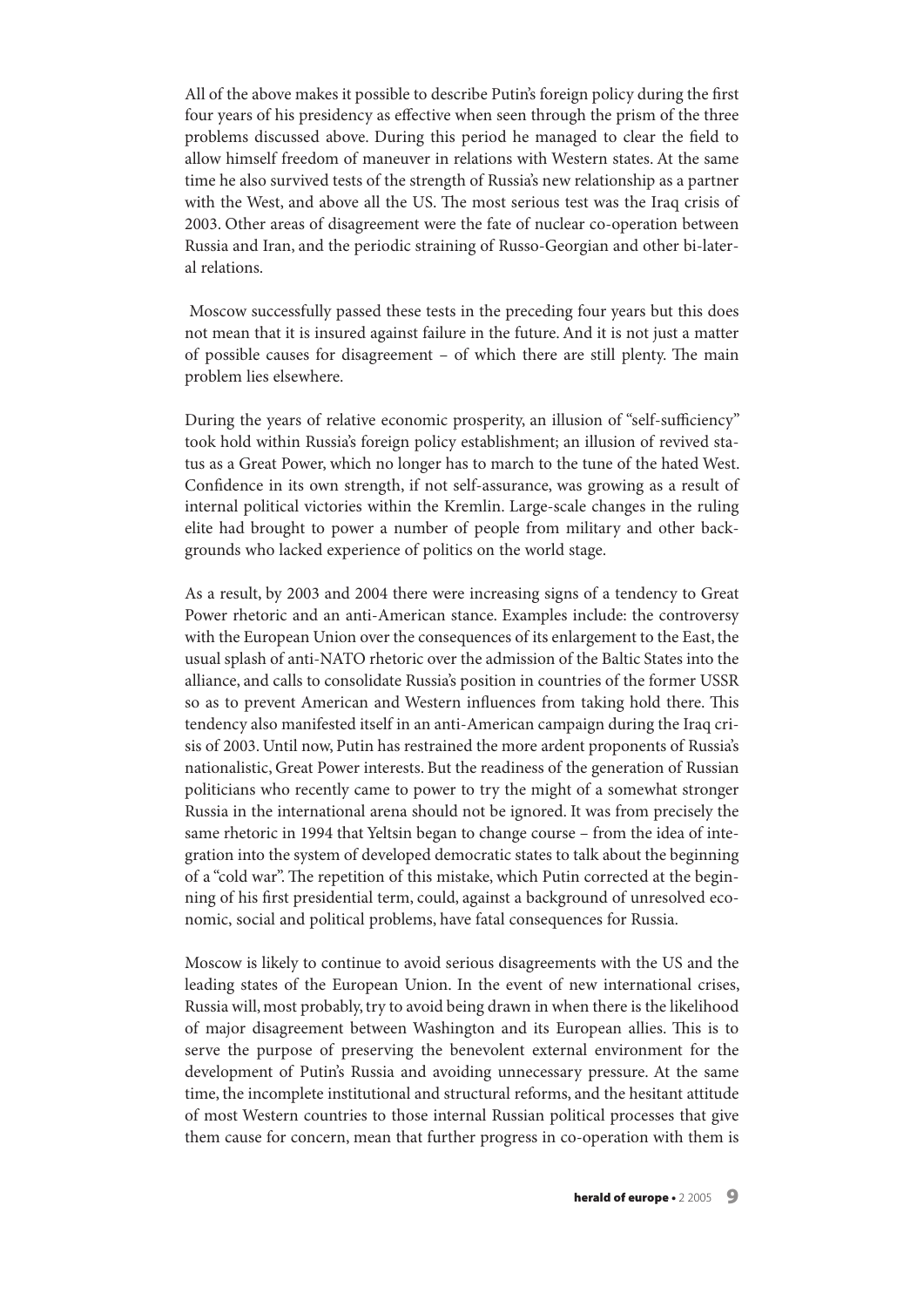unlikely to become a driving force of the modernisation of Russia's economy, state and society.

There is a possibility that events will develop within a scenario less favorable to Russia of worsening external and internal conditions of economic development, particularly any sharp decline in the world price for oil. Diplomatic relations could deteriorate if 2008 sees a further consolidation of "Putin's regime". Internal political complications could force the evolution of the regime towards a leftist populist version and/or considerable hardening of its authoritarian character and open disregard for the principle of the rule of law and the need to observe democratic procedures.

## **Quo vadis?**

There is a contradiction between the announced liberal socio-economic programme of Putin promises the continuation and intensification of institutional reforms and the anti-liberal social mandate, given by the electorate in December 2003 and in March 2004 (observation of social justice by redistribution of income in favour of poor sections of population). What choice will Russia make under these conditions? Until now the high rate of economic growth has enabled the leadership to escape making this choice. The high price of oil has allowed painful decisions to be postponed. But what will happen if in the next 2–3 years the world market changes and oil revenues collected by the State are reduced? The government's freedom of maneuver would be substantially diminished but would it be ready to make unpopular decisions?

The government of Russia will have to face another problem. It plans to implement the most painful of its proposed reforms, in housing and communal services, in education and in healthcare. How will it react if during the course of such reforms it sees signs of social unrest and a fall in its popularity? Will it continue to implement them or back down and begin to pursue a more populist social policy?

While most experts today regard Putin's political regime as more and more authoritarian, the government's choice of socio-economic policy will determine whether this regime in the short term drifts towards becoming a leftist and populist one or remains a semi-authoritarian rule pursuing a liberal agenda of economic modernisation.

But even if Putin chooses the path of continuing and intensifying liberal reforms, he will face another dilemma: is modernisation of the country under conditions of "managed democracy" possible at all? Is an authoritarian model that has allowed many countries to transform agrarian society into industrial one appropriate to meet the challenges of a post-industrial modernisation, of a qualitative and innovative development?

The rudimentary state of the institutions of civil society, including media independent from the state and the weakness of political parties, increase the likeli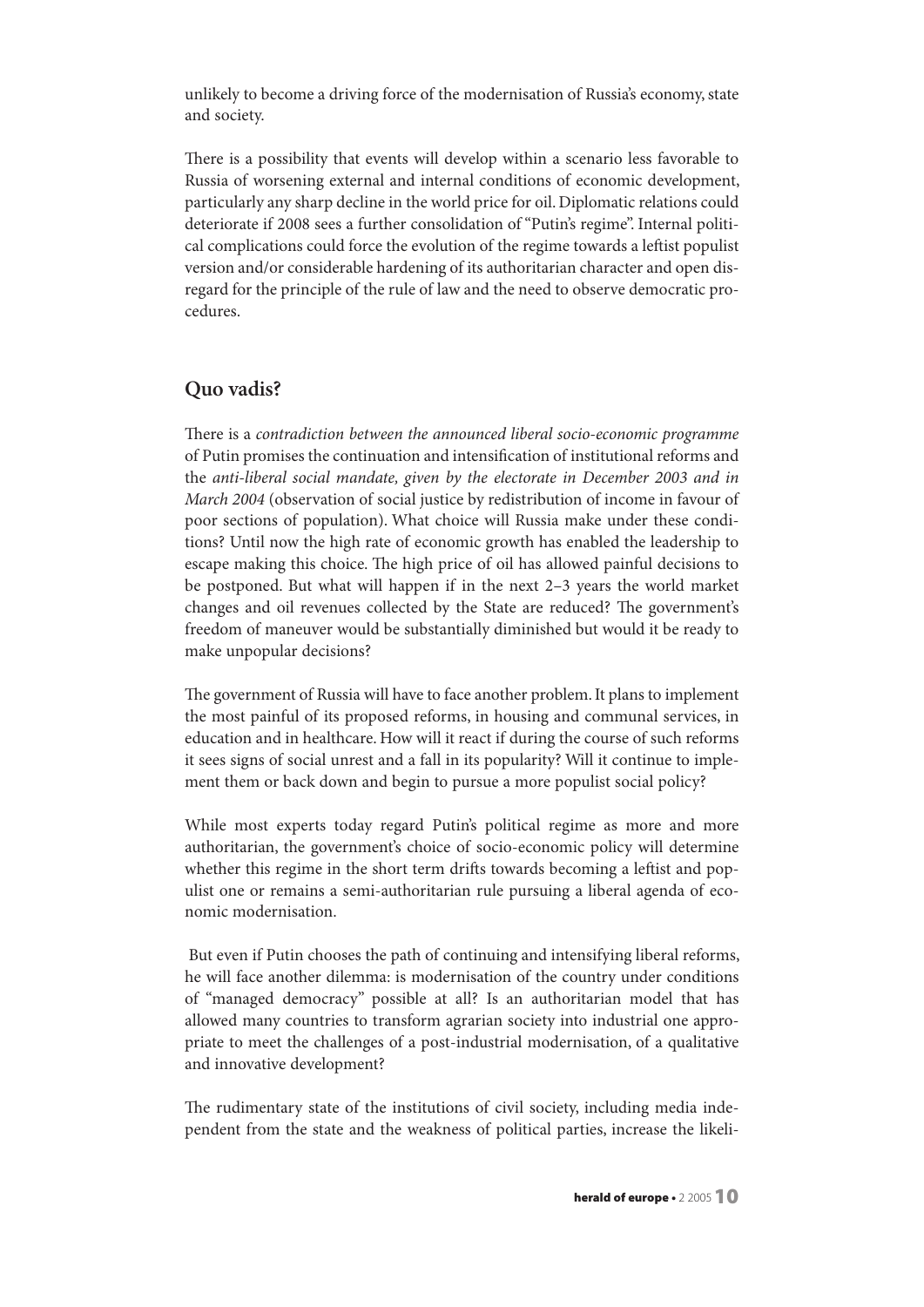hood of corruption and degradation of authorities. Provided that circumstances are favourable, it is possible for Russia, under conditions of"managed democracy", to sustain the relatively high rates of "catch-up" development that are characteristic of developing countries. However an authoritarian modernisation will not enable the country to leave the periphery of the world economy, nor change the 'raw material export' nature of its economy.

Putin's new government therefore faces a choice between increased control of socio-political processes, or reviving and strengthening democratic institutions and broadening rights and freedoms.

The tragedy of Beslan clearly gave the Kremlin a reason to make the choice in favour of further tightening the screws and curtailing democratic institutions.Will this course remain until 2008 or will Putin find the courage to admit its fatal consequences? In the absence of public debate of existing problems or any coherent political alternatives, and the growing alienation of society from power, any decline in the country's economic performance is fraught with the risk of destabilisation of the present regime.

As the year 2008 and the need to choose Putin's successor draw nearer, the probability of the Russian governing elite giving up "managed democracy" becomes increasingly unlikely. The revival of political competition in the country is only possible in conjunction with the following several factors: a fall in oil prices, increased social tension, the appearance of a demand for political alternatives and also disagreements and struggle for dominance within the "party of power".

Contemporary Russian reality poses more questions than answers it provides.We have to find the latter in the form of scenarios of the future development, which combine both positive and negative economic, political and external processes. Impressive economic growth, Putin's personal popularity, a constitutional majority in the State Duma, political stability, the successes of Putin's foreign policy – when contrasted with the permanent shocks of the nineties as a background, these are the reasons for euphoria within the ranks of the "party of power" and those foreign observers who believe in the possibility of Russian modernisation "from the top".

Preservation of political stability and high economic growth providing the basis for the implementation of institutional and structural economic and social reforms – this is a scenario that seems to many to be the most optimistic one in mid-term, even if this development of Russia is accompanied by a strengthening of the authoritarian regime.

Pessimistic scenario suggests growing economic and financial difficulties, disruption of political stability including the partial or total loss of administrative control over political and social developments. It could be provoked by a combination of several factors: a substantial fall in world oil prices, increased dissatisfaction and possible public protest due to rejection of painful reforms, and growing social disparity between sections of the population and regions of Russia. Confidence in the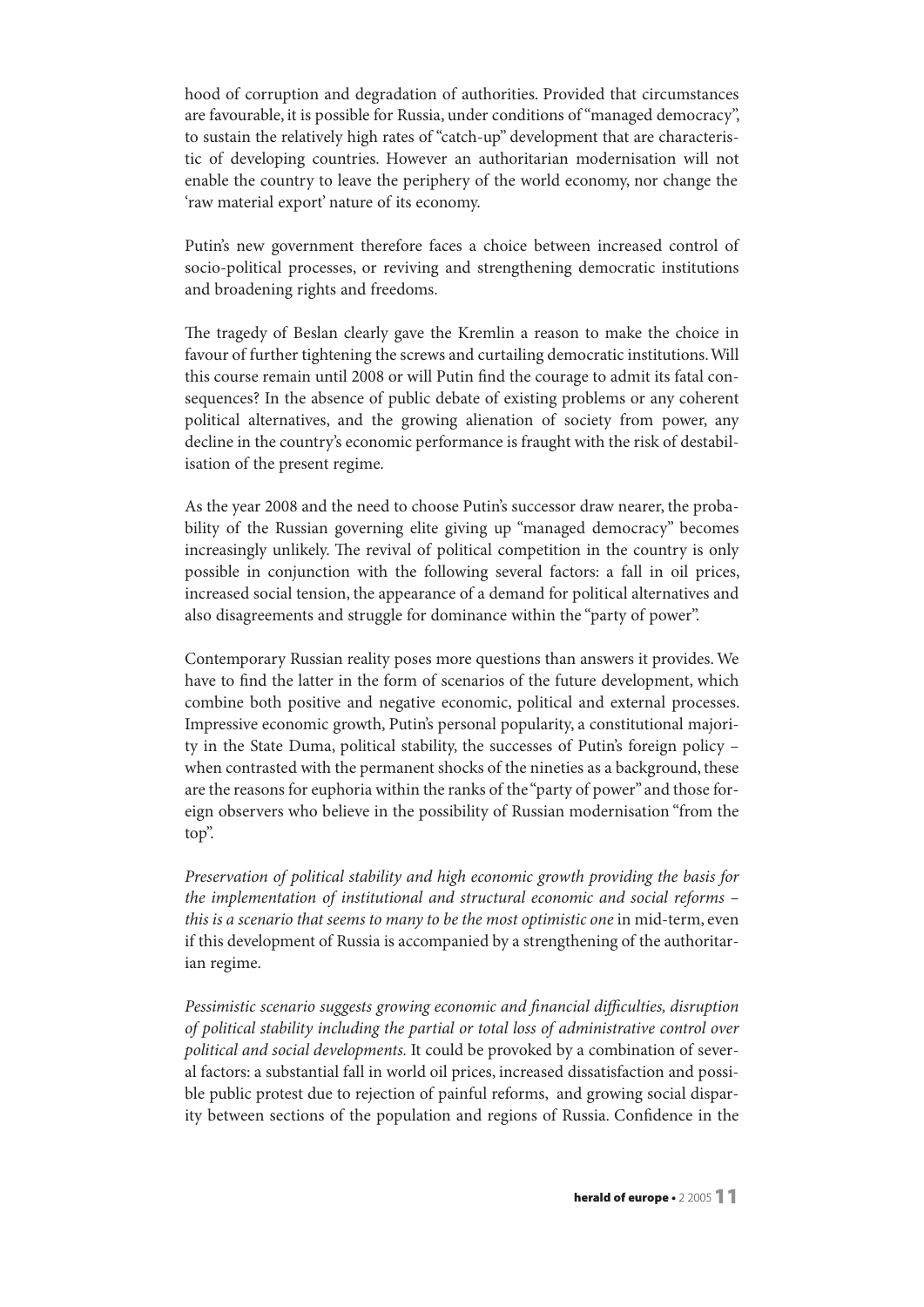authorities is undermined by its pathological inability to halt the wave of terrorist acts in the country, or to control corruption.

The pessimistic scenario offers the possibility of a political crisis, caused by the high level of corruption and the low level of loyalty of officials to the central authorities, growing disagreements between different political groups within the authorities, and loss by the latter of the esteem of the public which, under the semi-authoritarian regime, is deprived of the abi-lity to influence political decisions or to participate in governing the country. At its extreme, this version of developments could lead to the disintegration of Russia.

This scenario seems improbable today considering the victories achieved by Putin. It seems especially unlikely during the period leading up to 2008. Of course, the country is not doomed to follow this path. One can imagine several intermediate scenarios of Russia's development, combining to a lesser or higher degree both optimistic and pessimistic versions. Development of the country before and after 2008 will depend on the quality of Russian politics – that is on those decisions that are taken or not taken by the country's leaders.

It is quite possible to see an intermediate scenario of Russian political development when during the remaining years of Putin's rule the authorities will avoid making critical decisions. As long as oil prices remain high, the authorities may follow a "centrist" policy; introducing "moderately liberal" reforms which don't meet with strong disapproval among the population. They may continue with "managed democracy" while keeping an appearance of democratic procedures and political pluralism.In relations with the US and the West they would avoid aggravation but would not back down on issues considered vital to the national interest.

In this situation the foundations of future deep structural change would never be laid during the years of Putin's presidential rule. The symptoms of growing stagnation would be less obvious against a background of favourable socio-economic indices. The burden of finding solutions to the unresolved problems of Russian politics would be borne by the next generation of Russian elite.

Based on the analysis of key tendencies of economic and political development of the country, we may suppose that for the next four years the most likely scenario of Russian political development will be neither optimistic, nor pessimistic, but something in between. The authorities will, most likely, be flexible, neither following a consistent course of reforms, nor abandoning reform altogether. They will continue to consolidate the "managed democracy" regime and to provide for its continuance after 2007 and 2008. Since there is no serious political alternative in the country today and the chances of revival of political competition within the next few years are small, it is unlikely that this regime will have to face serious challenges either at federal or at regional level.

Probability of such development is supported by the absence in Russia of political conditions and stimuli to carry out deep-seated reforms. The role of external stimuli should not be overestimated either. Although they may play a significant role